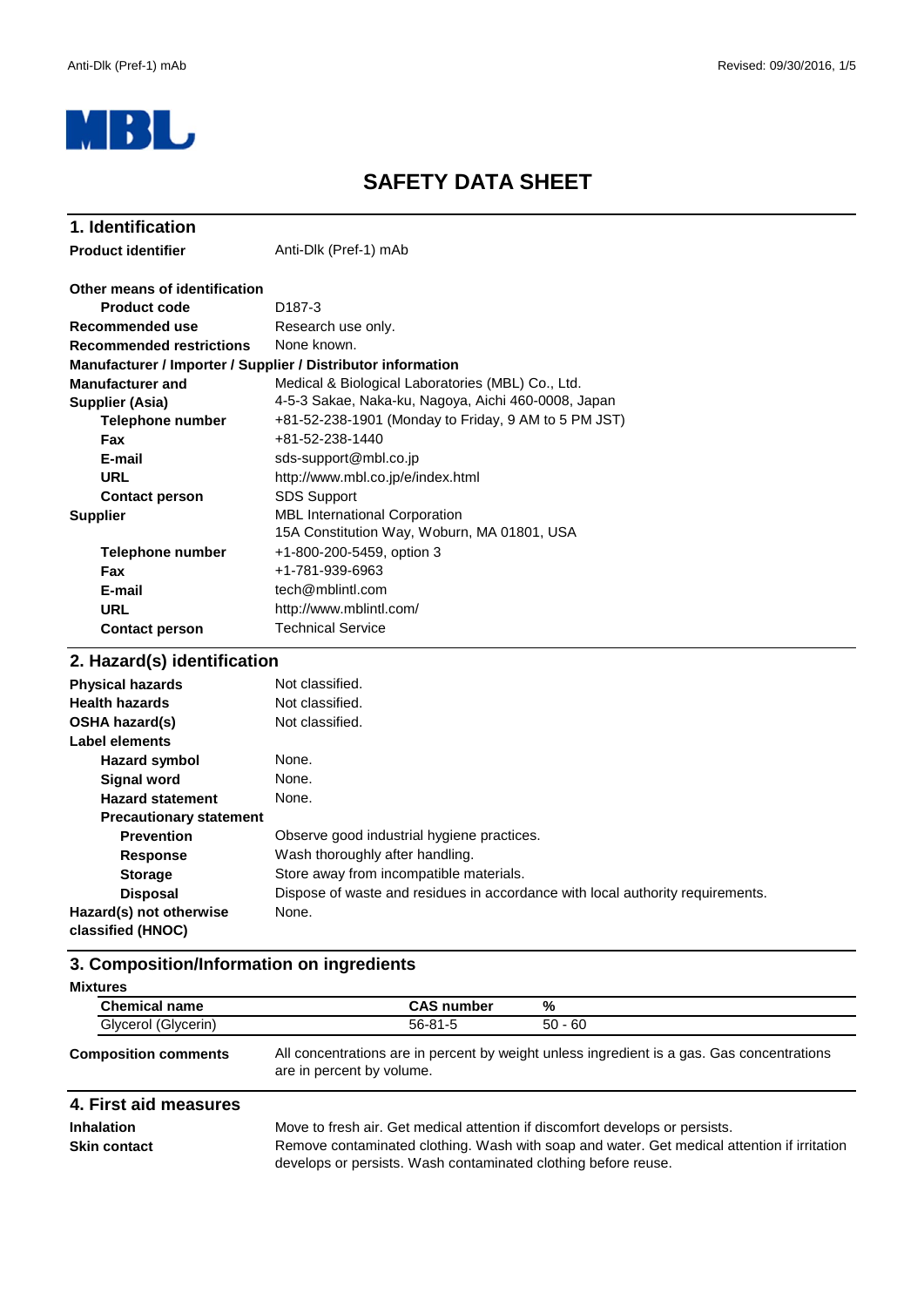| Eye contact                                                                  | Immediately flush with plenty of water for at least 15 minutes. If easy to do, remove contact<br>lenses. Get medical attention if irritation develops or persists. |
|------------------------------------------------------------------------------|--------------------------------------------------------------------------------------------------------------------------------------------------------------------|
| Ingestion                                                                    | Drink plenty of water. Seek medical advice.                                                                                                                        |
| Most important symptoms/<br>effects, acute and delayed                       | Irritation of eyes and mucous membranes. Mild skin irritation.                                                                                                     |
| Indication of immediate<br>medical attention and special<br>treatment needed | Treat symptomatically.                                                                                                                                             |
| <b>General information</b>                                                   | Get medical attention if any discomfort develops.                                                                                                                  |

#### **5. Fire fighting measures**

| Suitable extinguishing media<br>Unsuitable extinguishing<br>media | Water. Foam. Dry powder. Carbon dioxide (CO2).<br>None known.                                                                                             |
|-------------------------------------------------------------------|-----------------------------------------------------------------------------------------------------------------------------------------------------------|
| the chemical                                                      | Specific hazards arising from Fire or high temperatures create: Carbon oxides.                                                                            |
| Special protective equipment<br>and precautions for               | Self-contained breathing apparatus, operated in positive pressure mode and full protective<br>clothing must be worn in case of fire.                      |
| firefighters                                                      |                                                                                                                                                           |
| <b>Fire-fighting</b><br>equipment/instructions                    | Move containers from fire area if you can do that without risk. Use water spray to cool<br>unopened containers. Prevent entry to sewers and pubic waters. |

#### **6. Accidental release measures**

| Personal precautions,<br>protective equipment and<br>emergency procedures | Ensure adequate ventilation. Avoid inhalation of mist and contact with skin and eyes. For<br>personal protection, see Section 8 of the SDS.                                                                                                                                                                                                                                         |
|---------------------------------------------------------------------------|-------------------------------------------------------------------------------------------------------------------------------------------------------------------------------------------------------------------------------------------------------------------------------------------------------------------------------------------------------------------------------------|
| Methods and materials for<br>containment and cleaning up                  | Dike far ahead of liquid spill for later disposal. Small Spills: Absorb spillage with suitable<br>absorbent material. Clean contaminated surface thoroughly. After removal, flush<br>contaminated area thoroughly with water. Large Spills: Use a non-combustible material like<br>vermiculite, sand or earth to soak up the product and place into a container for later disposal. |
| <b>Environmental precautions</b>                                          | Prevent further leakage or spillage if safe to do so.                                                                                                                                                                                                                                                                                                                               |
| 7. Handling and storage                                                   |                                                                                                                                                                                                                                                                                                                                                                                     |
| <b>Precautions for safe handling</b>                                      | Provide adequate ventilation. Use work methods which minimize production of vapors and<br>mists. Avoid inhalation of mist and contact with skin and eyes. Wash hands after handling.<br>Observe good industrial hygiene practices.                                                                                                                                                  |

#### Keep container tightly closed. Store away from incompatible materials. **Conditions for safe storage, including any**

**incompatibilities**

### **8. Exposure controls/personal protection**

#### **Occupational exposure limits**

| US. OSHA Table Z-1 Limits for Air Contaminants (29 CFR 1910.1000) |                    |                           |  |
|-------------------------------------------------------------------|--------------------|---------------------------|--|
| $\mathbf{A}$ - and a state of $\mathbf{A}$                        | <b>The company</b> | $\mathbf{V}$ $\mathbf{L}$ |  |

| Components             | $^{\mathsf{T}}$ vpe | Value              | Form                 |  |
|------------------------|---------------------|--------------------|----------------------|--|
| Glycerol (CAS 56-81-5) | PEL                 | $5 \text{ ma/m}$ 3 | Respirable fraction. |  |
|                        |                     | 15 mg/m $3$        | Total dust.          |  |

| US. ACGIH Threshold Limit Values |            |          |       |  |
|----------------------------------|------------|----------|-------|--|
| Components                       | ™vpe       | Value    | -orm  |  |
| Glycerol (CAS 56-81-5)           | <b>TWA</b> | 10 ma/m3 | Mist. |  |

**Exposure guidelines** No biological exposure limits noted for the ingredient(s). **Biological limit values** No exposure standards allocated. **Appropriate engineering** Provide adequate ventilation and minimize the risk of inhalation of vapors and mists. **controls**

#### **Individual protection measures, such as personal protective equipment**

**Eye/face protection Skin protection**

Wear safety glasses.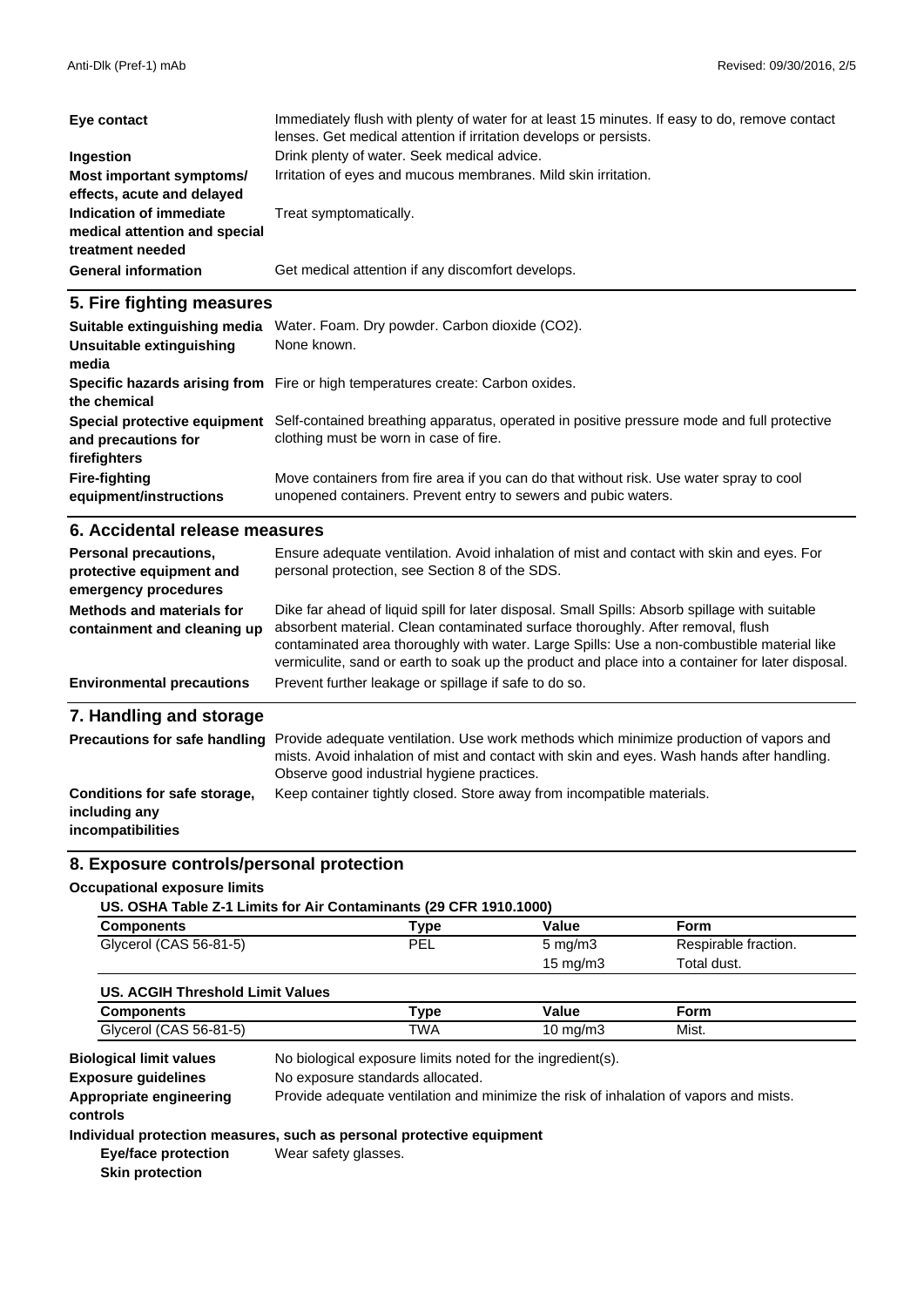| <b>Hand protection</b>            | Wear protective gloves. Nitrile gloves are recommended, but be aware that the liquid may<br>penetrate the gloves. Frequent change is advisable. Suitable gloves can be recommended<br>by the glove supplier.                                                                             |
|-----------------------------------|------------------------------------------------------------------------------------------------------------------------------------------------------------------------------------------------------------------------------------------------------------------------------------------|
| Other                             | Wear appropriate clothing to prevent repeated or prolonged skin contact. Wear protective<br>gloves. Nitrile gloves are recommended, but be aware that the liquid may penetrate the<br>gloves. Frequent change is advisable. Suitable gloves can be recommended by the glove<br>supplier. |
| <b>Respiratory protection</b>     | In case of inadequate ventilation or risk of inhalation of vapors, use suitable respiratory<br>equipment with combination filter (gas filter/dust filter). Seek advice from local supervisor.                                                                                            |
| <b>Thermal hazards</b>            | Wear appropriate thermal protective clothing, when necessary.                                                                                                                                                                                                                            |
| General hygiene<br>considerations | Handle in accordance with good industrial hygiene and safety practice. Wash hands after<br>handling. Routinely wash work clothing and protective equipment to remove contaminants.                                                                                                       |

# **9. Physical and chemical properties**

| Liquid.<br><b>Physical state</b><br>Viscous liquid.<br>Form<br>Colorless.<br>Color<br>Odorless.<br>Not available.<br>Neutral.<br>Not available.<br>Not available.<br>Not available.<br>Not available.<br>Not applicable.<br>Upper/lower flammability or explosive limits<br><b>Flammability limit</b><br>Not available.<br>- lower (%)<br>Not available.<br><b>Flammability limit</b><br>- upper $(\%)$<br>Not available.<br>Not available.<br>Not available.<br>Soluble in water.<br>Not available.<br>Not available.<br>Not available.<br>Not available. | Appearance                       |  |
|------------------------------------------------------------------------------------------------------------------------------------------------------------------------------------------------------------------------------------------------------------------------------------------------------------------------------------------------------------------------------------------------------------------------------------------------------------------------------------------------------------------------------------------------------------|----------------------------------|--|
|                                                                                                                                                                                                                                                                                                                                                                                                                                                                                                                                                            |                                  |  |
|                                                                                                                                                                                                                                                                                                                                                                                                                                                                                                                                                            |                                  |  |
|                                                                                                                                                                                                                                                                                                                                                                                                                                                                                                                                                            |                                  |  |
|                                                                                                                                                                                                                                                                                                                                                                                                                                                                                                                                                            | Odor                             |  |
|                                                                                                                                                                                                                                                                                                                                                                                                                                                                                                                                                            | <b>Odor threshold</b>            |  |
|                                                                                                                                                                                                                                                                                                                                                                                                                                                                                                                                                            | pH                               |  |
|                                                                                                                                                                                                                                                                                                                                                                                                                                                                                                                                                            | Melting point/freezing point     |  |
|                                                                                                                                                                                                                                                                                                                                                                                                                                                                                                                                                            | Initial boiling point and        |  |
|                                                                                                                                                                                                                                                                                                                                                                                                                                                                                                                                                            | boiling range                    |  |
|                                                                                                                                                                                                                                                                                                                                                                                                                                                                                                                                                            | <b>Flash point</b>               |  |
|                                                                                                                                                                                                                                                                                                                                                                                                                                                                                                                                                            | <b>Evaporation rate</b>          |  |
|                                                                                                                                                                                                                                                                                                                                                                                                                                                                                                                                                            | Flammability (solid, gas)        |  |
|                                                                                                                                                                                                                                                                                                                                                                                                                                                                                                                                                            |                                  |  |
|                                                                                                                                                                                                                                                                                                                                                                                                                                                                                                                                                            |                                  |  |
|                                                                                                                                                                                                                                                                                                                                                                                                                                                                                                                                                            |                                  |  |
|                                                                                                                                                                                                                                                                                                                                                                                                                                                                                                                                                            |                                  |  |
|                                                                                                                                                                                                                                                                                                                                                                                                                                                                                                                                                            |                                  |  |
|                                                                                                                                                                                                                                                                                                                                                                                                                                                                                                                                                            | Vapor pressure                   |  |
|                                                                                                                                                                                                                                                                                                                                                                                                                                                                                                                                                            | <b>Vapor density</b>             |  |
|                                                                                                                                                                                                                                                                                                                                                                                                                                                                                                                                                            | <b>Relative density</b>          |  |
|                                                                                                                                                                                                                                                                                                                                                                                                                                                                                                                                                            | Solubility(ies)                  |  |
|                                                                                                                                                                                                                                                                                                                                                                                                                                                                                                                                                            | <b>Partition coefficient</b>     |  |
|                                                                                                                                                                                                                                                                                                                                                                                                                                                                                                                                                            | ( <i>n</i> -octanol/water)       |  |
|                                                                                                                                                                                                                                                                                                                                                                                                                                                                                                                                                            | <b>Auto-ignition temperature</b> |  |
|                                                                                                                                                                                                                                                                                                                                                                                                                                                                                                                                                            | <b>Decomposition temperature</b> |  |
|                                                                                                                                                                                                                                                                                                                                                                                                                                                                                                                                                            | <b>Viscosity</b>                 |  |

# **10. Stability and reactivity**

| <b>Reactivity</b>                            | The product is non-reactive under normal conditions of use, storage and transport. |
|----------------------------------------------|------------------------------------------------------------------------------------|
| <b>Chemical stability</b>                    | Stable at normal conditions.                                                       |
| <b>Possibility of hazardous</b><br>reactions | Hazardous reactions do not occur.                                                  |
| <b>Conditions to avoid</b>                   | Strong heating. Contact with incompatible materials.                               |
| Incompatible materials                       | Strong oxidizing agents.                                                           |
| <b>Hazardous decomposition</b><br>products   | None known.                                                                        |

## **11. Toxicological information**

#### **Information on likely routes of exposure**

| <b>Ingestion</b>  | Ingestion may cause irritation and malaise.                                                |
|-------------------|--------------------------------------------------------------------------------------------|
| <b>Inhalation</b> | Under normal conditions of intended use, this material is not expected to be an inhalation |
|                   | hazard.                                                                                    |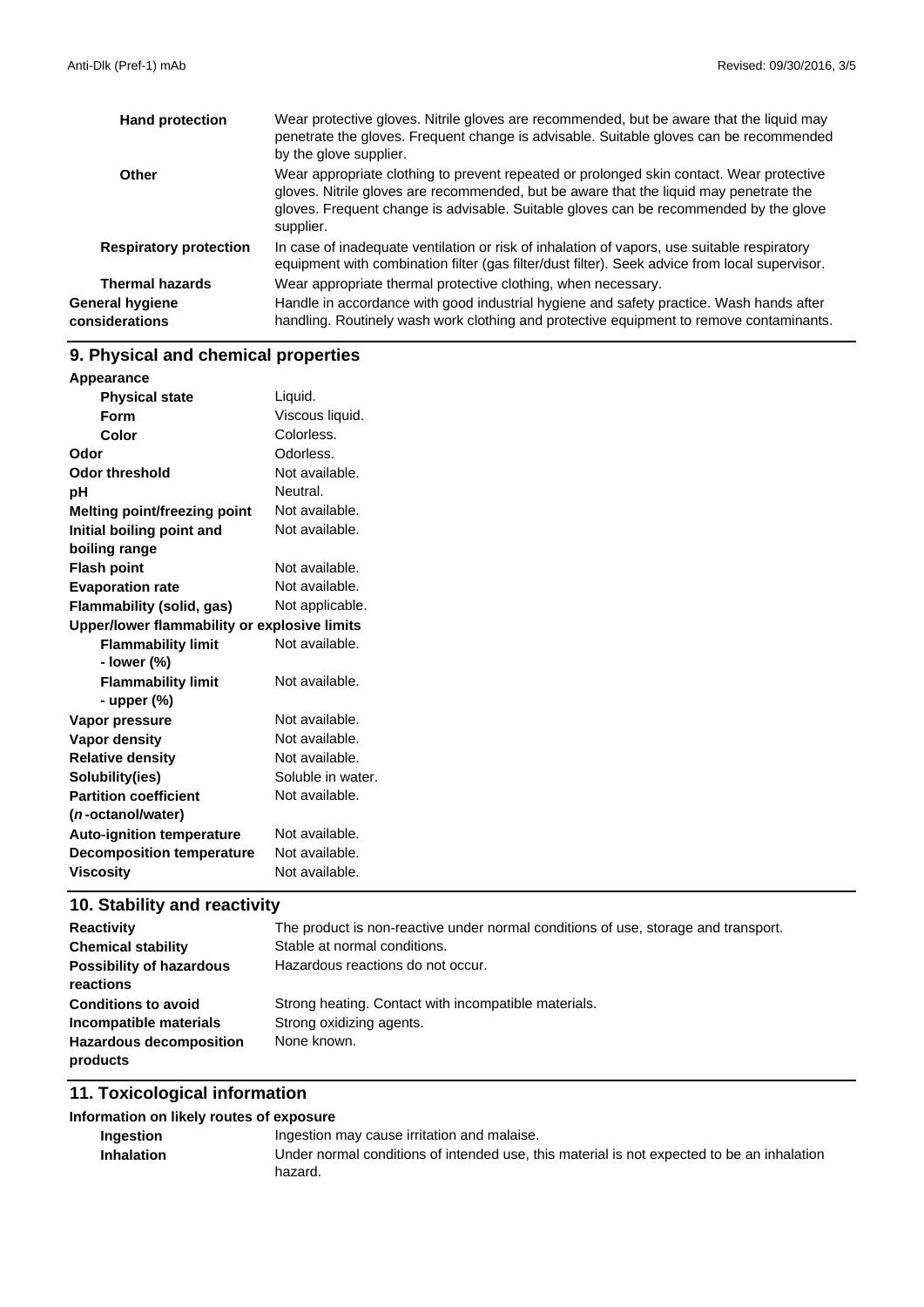| <b>Skin contact</b>                  | May cause skin irritation. Causes skin irritation.                 |
|--------------------------------------|--------------------------------------------------------------------|
| Eye contact                          | May cause eye irritation on direct contact. Causes eye irritation. |
| Symptoms related to the              | Irritation of eyes and mucous membranes. Mild skin irritation.     |
| physical, chemical and               |                                                                    |
| toxicological characteristics        |                                                                    |
| Information on toxicological effects |                                                                    |
| <b>Acute toxicity</b>                | Ingestion may cause irritation and malaise.                        |
| <b>Skin corrosion/irritation</b>     | May cause skin irritation.                                         |
| Serious eye damage/eye               | May cause eye irritation on direct contact.                        |
| <i>irritation</i>                    |                                                                    |
| <b>Respiratory sensitization</b>     | Not classified.                                                    |
| <b>Skin sensitization</b>            | Not a skin sensitizer.                                             |
| Germ cell mutagenicity               | Not classified.                                                    |
| Carcinogenicity                      | IARC not listed.                                                   |
| <b>Reproductive toxicity</b>         | Not classified.                                                    |
| Specific target organ toxicity       | Knowledge about health hazard is incomplete.                       |
| - single exposure                    |                                                                    |
| Specific target organ toxicity       | Knowledge about health hazard is incomplete.                       |
| - repeated exposure                  |                                                                    |
| <b>Aspiration hazard</b>             | Not classified.                                                    |
| 12 Ecological information            |                                                                    |

| $12.$ Loorogioal IIIIoniaaloni                              |                                                                                                                                                                                                      |         |
|-------------------------------------------------------------|------------------------------------------------------------------------------------------------------------------------------------------------------------------------------------------------------|---------|
| <b>Ecotoxicity</b>                                          | The product is not classified as environmentally hazardous. However, this does not exclude<br>the possibility that large or frequent spills have a harmful or damaging effect on the<br>environment. |         |
| Persistence and degradability The product is biodegradable. |                                                                                                                                                                                                      |         |
| <b>Bioaccumulative potential</b>                            | The product is not bioaccumulating.                                                                                                                                                                  |         |
| Partition coefficient n-octanol / water (log Kow)           |                                                                                                                                                                                                      |         |
|                                                             | Glycerol (CAS 56-81-5)                                                                                                                                                                               | $-1.76$ |
| Mobility in soil                                            | Expected to be highly mobile in soil.                                                                                                                                                                |         |
| <b>Mobility in general</b>                                  | The product is water soluble and may spread in water systems.                                                                                                                                        |         |
| Other adverse effects                                       | No data available.                                                                                                                                                                                   |         |

#### **13. Disposal considerations**

| <b>Disposal instructions</b> | Dispose of in accordance with all applicable regulations. Do not discharge into drains, water<br>courses or onto the ground. |
|------------------------------|------------------------------------------------------------------------------------------------------------------------------|
| Local disposal regulations   | Dispose of in accordance with local regulations.                                                                             |
| Hazardous waste code         | Not regulated.                                                                                                               |
|                              | Waste from residues / unused Dispose of in accordance with local regulations.                                                |
| products                     |                                                                                                                              |
| Contaminated packaging       | Dispose of in same manner as unused product.                                                                                 |

#### **14. Transport information**

| <b>DOT</b>                         | Not regulated as a dangerous good. |
|------------------------------------|------------------------------------|
| <b>IATA</b>                        | Not regulated as a dangerous good. |
| <b>IMDG</b>                        | Not regulated as a dangerous good. |
| <b>Transport in bulk according</b> | Not applicable.                    |
| to Annex II of MARPOL 73/78        |                                    |
| and the IBC Code                   |                                    |

#### **15. Regulatory information**

**US federal regulations** This product is hazardous according to OSHA 29 CFR 1910.1200. All components are on the U.S. EPA TSCA Inventory List.

**CERCLA Hazardous Substance List (40 CFR 302.4) OSHA Specifically Regulated Substances (29 CFR 1910.1001-1050) TSCA Section 12(b) Export Notification (40 CFR 707, Subpt. D)** Not regulated.

Not regulated. Not listed.

**Superfund Amendments and Reauthorization Act of 1986 (SARA)**